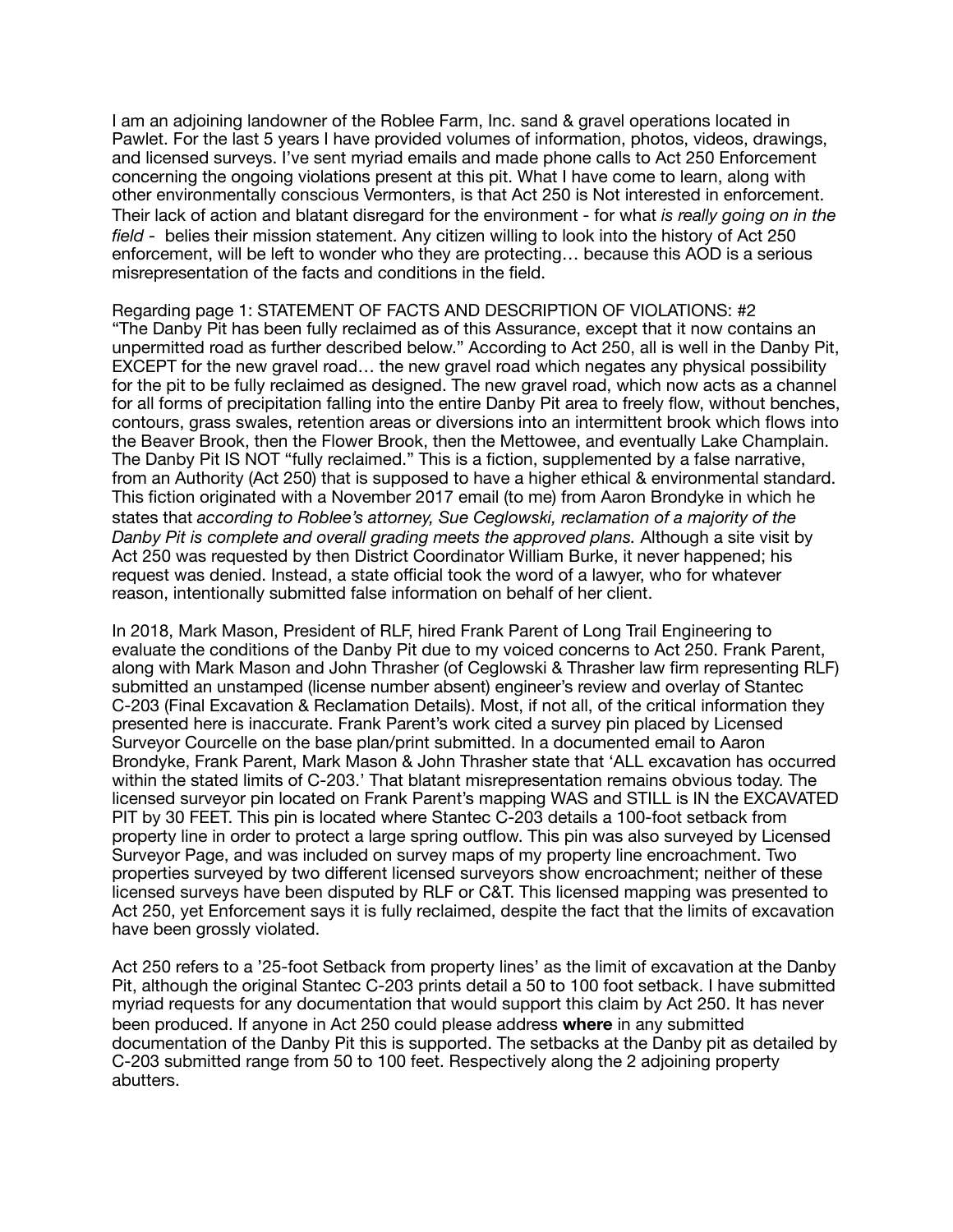Act 250 in its 2016 NOAV states the following:

 Page 6, #4, Item e : Regrade all impacted areas outside the permitted limits of disturbance Restore those areas to their original grade contours.

## **THIS HAS NOT BEEN DONE AT THE DANBY PIT**

 Page 7, #4, Item o: "construct infiltration basin" as depicted on exhibits 23\*, 31 & 32 Exhibit # 23 is Stantec C-203 Final Excavation & Reclamation Plans, Danby Pit **THIS HAS NOT BEEN DONE ; A NEW GRAVEL ROAD EXISTS IN ITS PLACE**

In 2017 Aaron Brondyke sent an email to Sue Ceglowski (of Ceglowski & Thrasher), stating that if indeed there has been an encroachment beyond the limits of excavation of the Danby Pit, both parties (abutters) would have to be satisfied and the areas returned to their original condition. Not only has there been an encroachment beyond the stated limits, but there has been licensed surveyed documentation of property encroachment by two separate, independent licensed surveyors. It is incomprehensible that State Officials in an Act 250 AOD would ignore this fact. Additionally, Aaron Brondyke indicated to me late in 2018 that 'the board' - meaning Act 250 Board - gave verbal permission for the further excavation of the Danby Pit based on the information provided by the Long Trail Engineering print and RLF. This verbal permission, based on misleading and false information, is what led to the infamous 'new gravel road' in the Danby Pit.

Also central to this AOD, is the issue of silt laden storm run-off being discharged from the Sheldon Pit into the adjoining wetlands and Beaver Brook. Julie Moore, current Secretary of ANR has been on numerous news reports and call interviews w/VPR discussing how critical water quality is to Vermont and its greatest environmental asset, Lake Champlain. Fifteen years ago, on Jan 4, 2006, Julie Moore (on ANR planning Division staff) made an entry of appearance and commented on RLF, application #1R0932. Included in her comments are:

\*Run-off should be controlled during and after operation of the pit \*the application does not contain sufficient information on reclamation \*proposes monitoring of reclamation to ensure that erosion is not occurring \*asks the applicant RLF provide a reclamation plan for agency review.

On March 2006, another entry of appearance by Julie Moore notes that uncontrolled erosion at the site continues to be a problem and mentions Beaver Brook needs to be protected with silt fence to prevent discharges from reaching it. RLF's attorney Sue Ceglowski is contacted and responds that they will work with the applicant and its engineer, to devise immediate erosion control methods. They have failed miserably… for FIFTEEN years.

The letters mentioned above were not only sent to RLF and its attorneys, but also to the Select Board Chair of Pawlet, Keith Mason (a principal & shareholder of RLF at the time), Thomas Nelson of the Pawlet Planning Commission and the Pawlet town clerk.

For 5 years I have been sending ACT 250 emails containing photos and videos, relevant real time documentation of silt laden storm run-off and debris entering waters of the state from both the Sheldon & Danby pits. Several photos show cuts/trenches into the shoulder of Kelly Hill into Beaver Brook as to allow silt laden storm runoff flowing out of the Sheldon Pit to directly enter waters of the state. The cuts were made by the Town Of Pawlet road crew headed by Town Road Foreman, Keith Mason, shareholder of RLF. Up until this AOD was issued, I was told by Act 250 that storm water management environmental analyst, Winn Wilson, has been on site several times and that the erosion control methods designed by Stantec engineers detailed in C-103, C-104, C-105, which are referenced in this AOD, were not necessary. Winn Wilson also stated that the problem is not with the pit, but rather with the town maintenance of the road. This seems a rather novice and unobservant stance to take,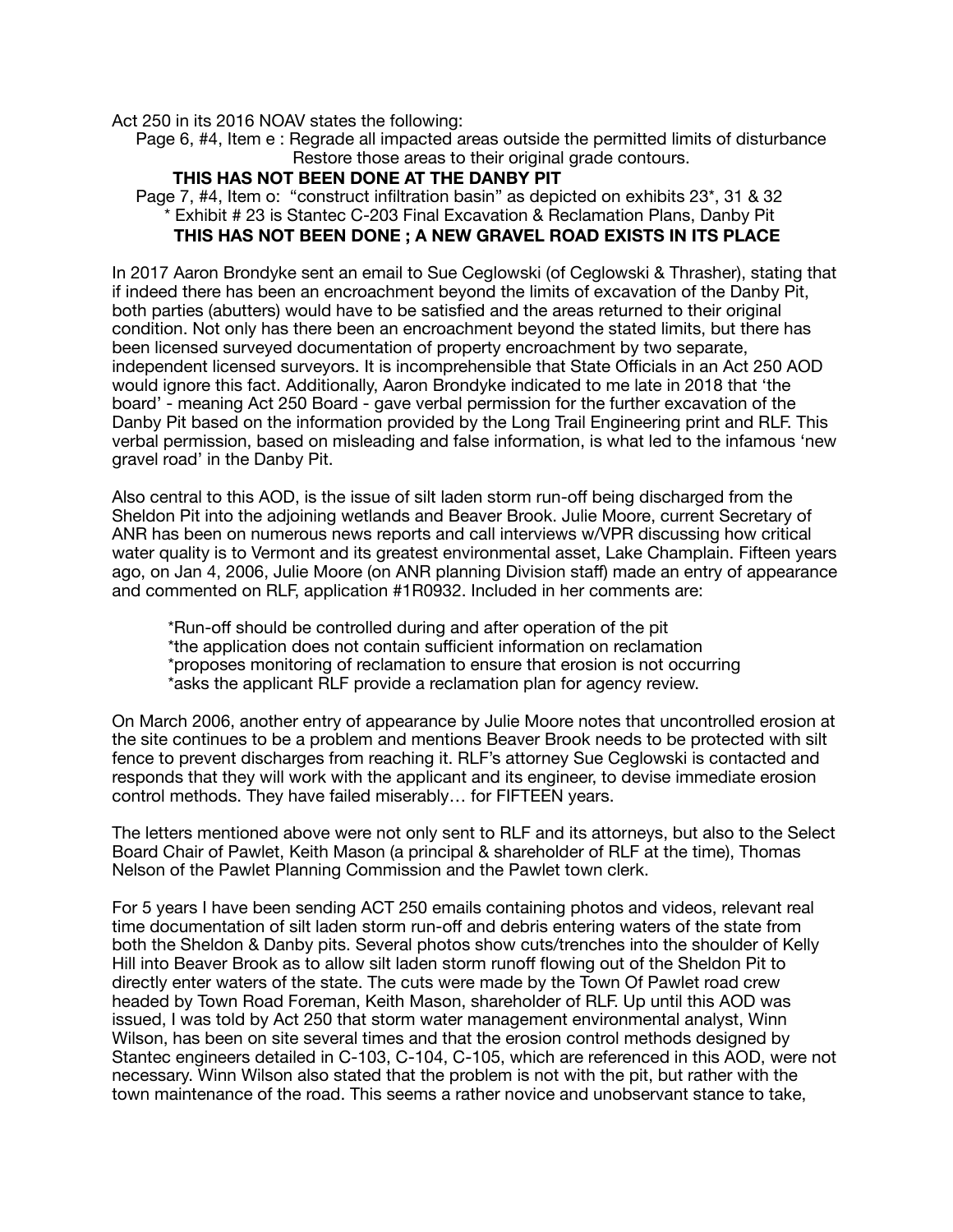given what has been going on on this road for years. It is apparent that nobody from this state agency has looked at the copious amount of evidence I have provided through the years. I am doing their jobs for them, and yet they still refuse to do their jobs.

Over **Fifteen Years** ago, on April 5, 2006, the State of Vermont Natural Resource board published a "Findings of Fact" statement which put forth the legal requirements and criteria by which the pit was to operate. Below are excerpts from the 2006 document:

**Section 6086(a)(1)(B) Waste Disposal:** Item 3 - The project will be governed by a Construction General Permit for stormwater runoff (as described by Exhibit 35)… Therefore the project will not result in the injection of waste materials or harmful or toxic substances into ground water or wells.

**Section 6086 (a)(1)(G) Wetlands:** Item 4 - The Agency of Natural Resources has noted a continuing discharge into a Class II wetland adjacent to the site. The permittee has proposed, and the Commission will require, that the permittee take all such steps as are described in Exhibits 34, 35, 36, 37, 38 and 39 to remediate past discharges and to prevent future discharges of sediment into the protected wetland.

**Section 6086(a)(4) Soil Erosion and the Capacity of the Land to Hold Water:**  Item 5 - Erosion control measures are described in Exhibits 34, 35, 36, 37, 38 and 39. Included in the plans are an infiltration basin and silt fencing.

**Section 6086(a)(9)(D&E) Earth Resources and Extraction of Earth Resources:**  Item 9 - Applicant has revised and made more detailed its proposed reclamation plan in response to Agency comments. The details are described in Exhibit 36. **The Commission will, by permit condition, require conformance with it.**

So, fifteen years, and 8 months later, the entire Roblee Farm, Inc. operation continues to disregard these LEGAL REQUIREMENTS set forth by the state. They continue to operate in a manner that is blatantly non-compliant, ignoring legal requirements set forth in 2006. Any knowledgeable person, aware of the larger scope of water issues in this state would be able to identify what is going on on this site. In never addressing the issue, the pollution continues as a result of ongoing repeat offenses to the Waters of the State. Adding insult to injury **this AOD** makes reference to "MAINTENANCE" - it's just fine apparently, with ACT 250, that this operation continues to *maintain* their efforts in polluting the waters of the state. The maintenance of the construction entrance is required, but will not prevent future discharges, as the problem originates in the pit, with its lack of stormwater control mechanisms as originally detailed by Stantec Engineering.

A review of the photos and videos which start in 2016 and continue to October 2021, show a substantial flow of silt laden, turbid water originating from the Sheldon Pit, after moderate rainfalls and winter thaws. This stormwater run-off follows the westerly shoulder of Kelly Hill Road, south to a culvert crossing, and is being directly injected into Beaver Brook and Class II Wetlands on the westerly side of the road. There is no silt fence or sediment basin present to capture or slow this repetitive flow. This type of contamination to the Waters of the State is a prohibited act - as previously stated.

For the last 15 years, the lack of oversight, compliance, and due diligence of signed permits and conditions on the part of Roblee Farm and its rogue pit operator Chet McLlean, is unacceptable; this is an obvious understatement to anyone paying attention. Just as damaging, is the response (or lack thereof) of Act 250 and Storm Water Management Agencies within the State.

The items addressed in this AOD do NOT represent the ongoing issues at this operation which currently include: